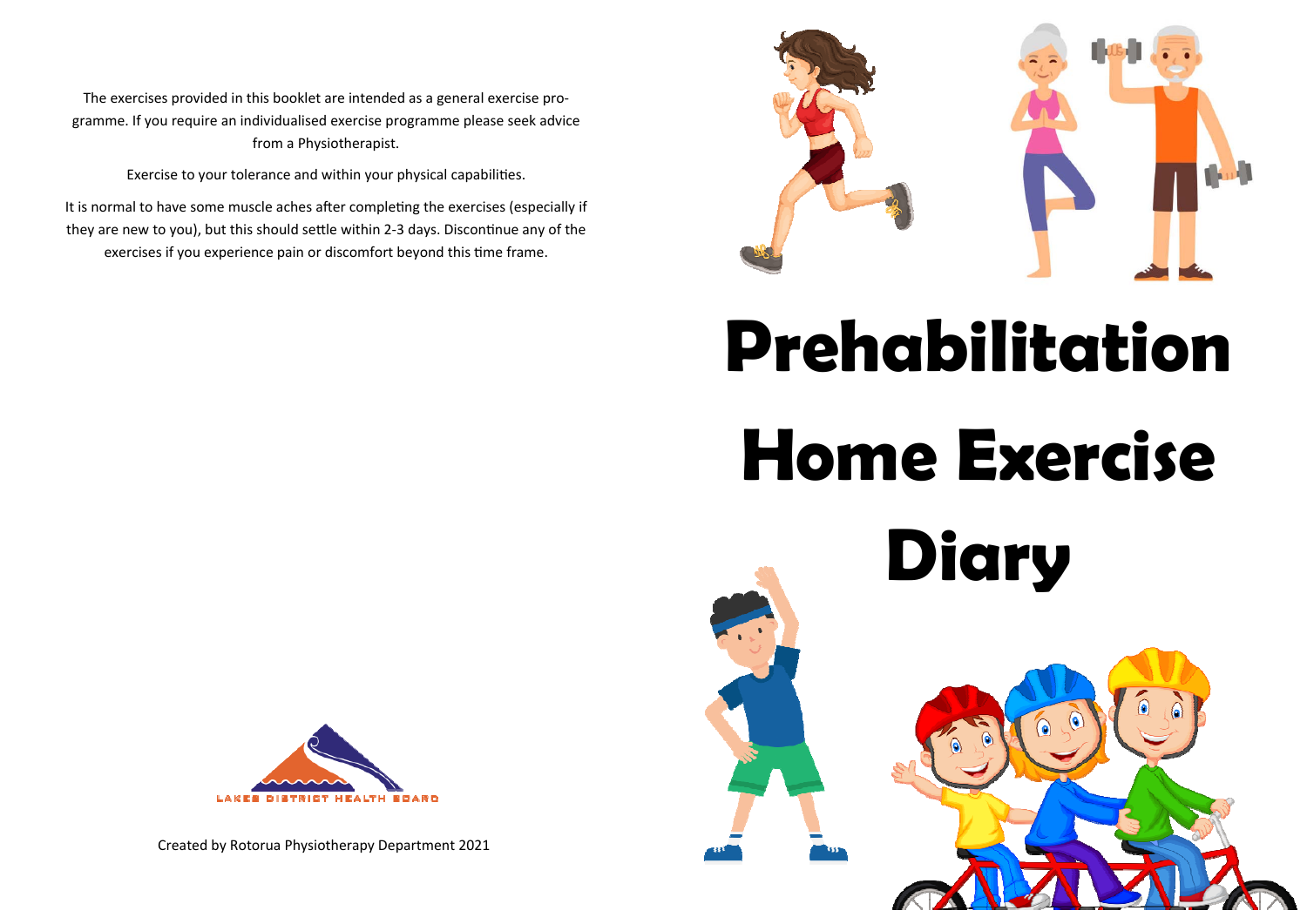# Why exercise before surgery?

# **rcise Diary**

It is expected that you will lose some muscle strength after your surgery. Your outcome will be improved if you exercise as much as possible before your surgery.

Benefits of exercise include:

- Shorter time in hospital
- Improved recovery
- Fewer complications after surgery
- Improved fitness, strength, and balance

There are two main types of exercise:

- **Strength/resistance** (Muscle specific exercises +/‐ weight)
- **Aerobic exercise for your heart and lungs** (e.g. walking, cycling)



|                    | HOW DID I FEEL?                                   |
|--------------------|---------------------------------------------------|
| trength exercises) | (Too easy, just right, too hard, short of breath) |
|                    |                                                   |
|                    |                                                   |
|                    |                                                   |
|                    |                                                   |
|                    |                                                   |
|                    |                                                   |
|                    |                                                   |
|                    |                                                   |
|                    |                                                   |
|                    |                                                   |
|                    |                                                   |
|                    |                                                   |
|                    |                                                   |

Record your exercise progress in the programme provided in this booklet.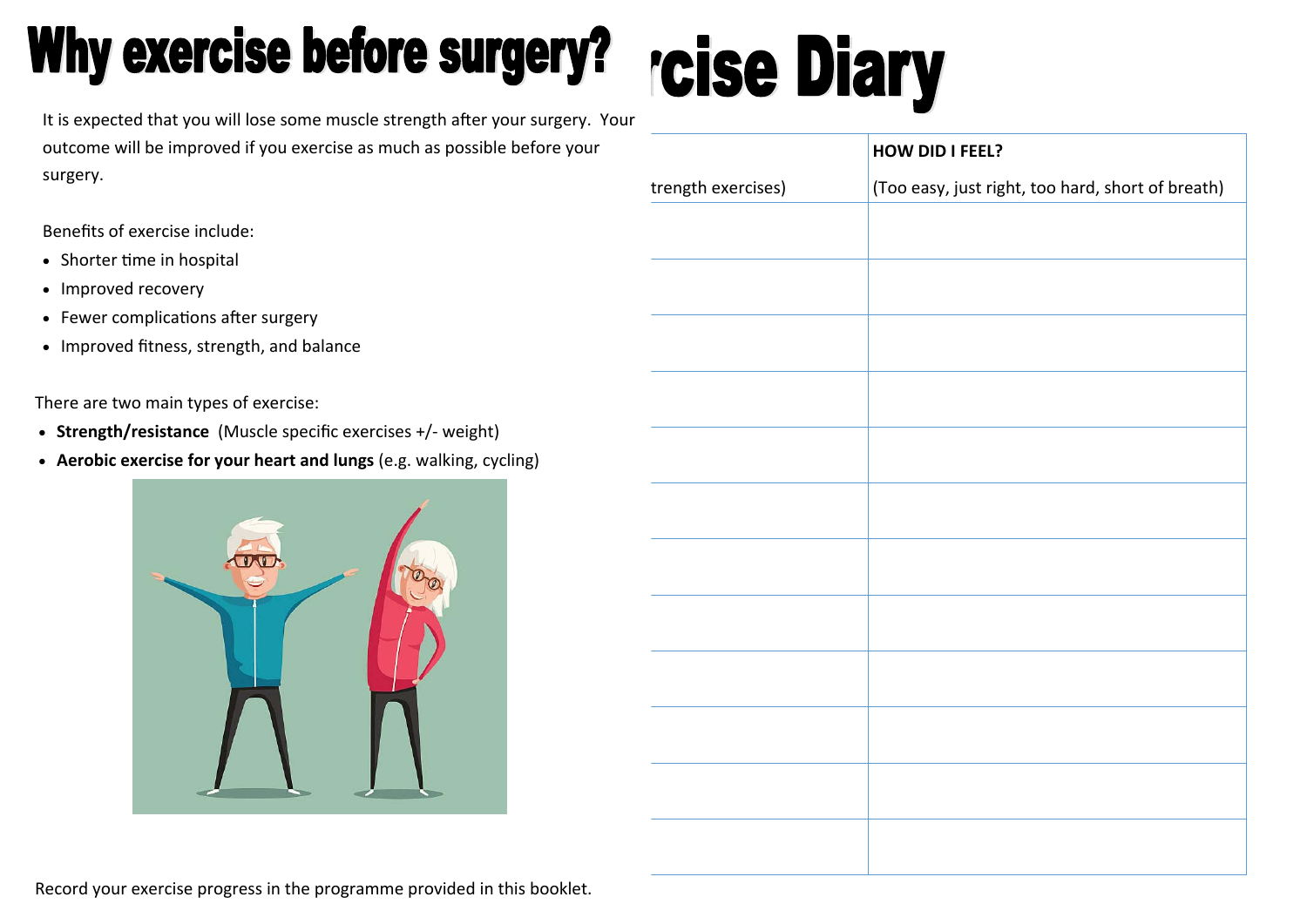# **Home Exer**

# **DATE MINUTES TYPE OF EXERCISE**  (e.g. walk, bike, yoga, st

# **Recommendations**

The Ministry of Health recommends:

- $\bullet$  A minimum of 30 minutes of moderate exercise 5 x per week or a total of 2.5 hours per week.
- $\bullet$ 2 are strengthening sessions per week

Moderate exercise = Slight increase in heart rate and breath, but you can still talk while exercising.

# **Useful Tips**

Try some of these tips to increase your overall activity levels.

 Park the car further away. This allows you to get in some extra steps.



- Complete an exercise before every meal. This ensures you exercise at least x3 a day. Exercise needs to become part of your normal routine.
- Exercise with another person or in a group. This makes it more fun.
- Find an activity you enjoy e.g. walking, dancing, aqua jogging

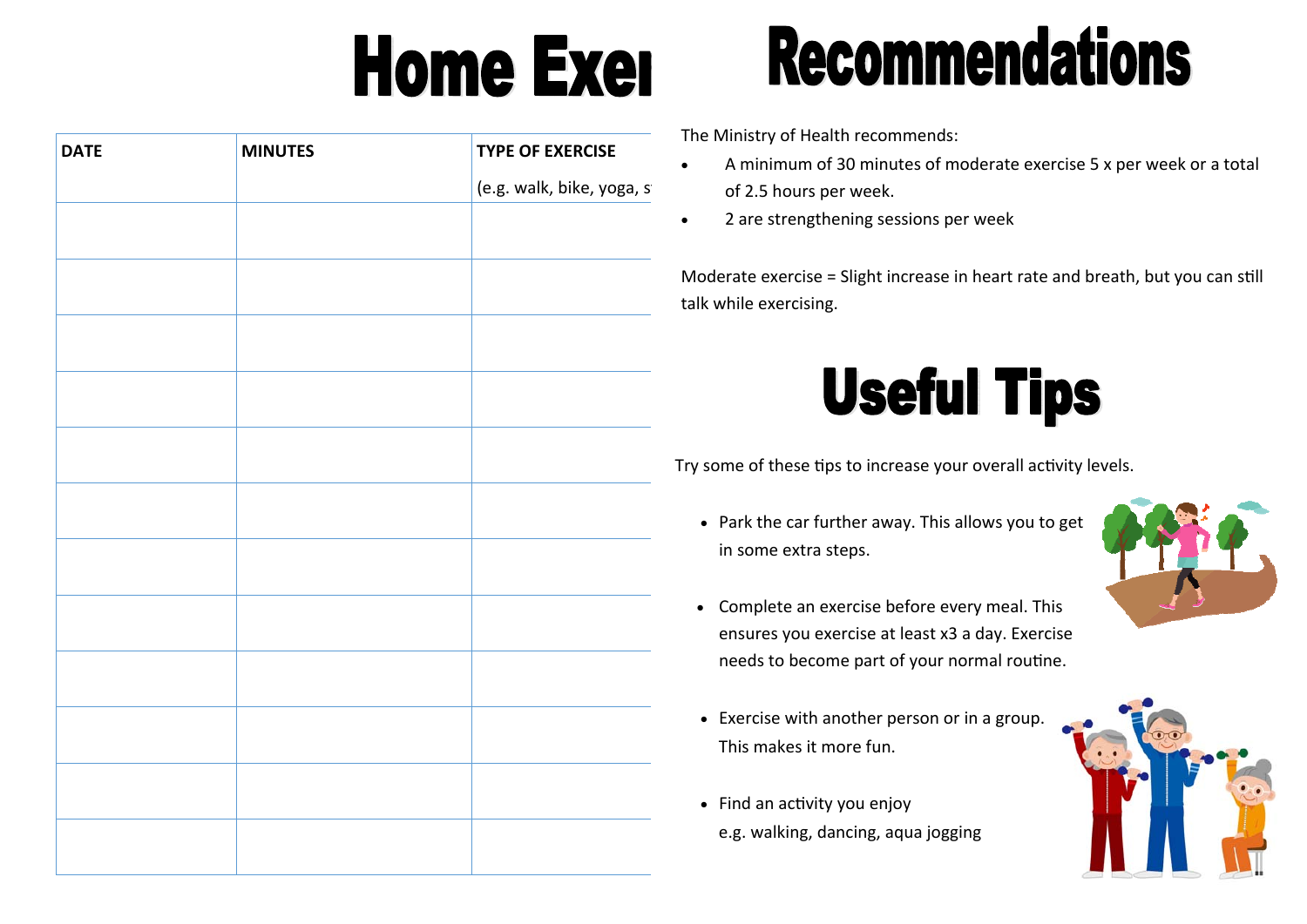# **Useful Tips**

# rcise Diary

### **Something is better than nothing!**

If you are moving more than what you were before then this is a great start.

• Set some goals!

Use these principles below to help you achieve them



Exercise snack

 You can split your exercise up over the course of the day, all that matters is the total number of minutes!

e.g. 15 minutes x2 a day OR 10 minutes x3 a day

 $\bullet$ Use a diary or a step counter to record your activity.

|                    | HOW DID I FEEL?                                   |
|--------------------|---------------------------------------------------|
| trength exercises) | (Too easy, just right, too hard, short of breath) |
|                    |                                                   |
|                    |                                                   |
|                    |                                                   |
|                    |                                                   |
|                    |                                                   |
|                    |                                                   |
|                    |                                                   |
|                    |                                                   |
|                    |                                                   |
|                    |                                                   |
|                    |                                                   |
|                    |                                                   |
|                    |                                                   |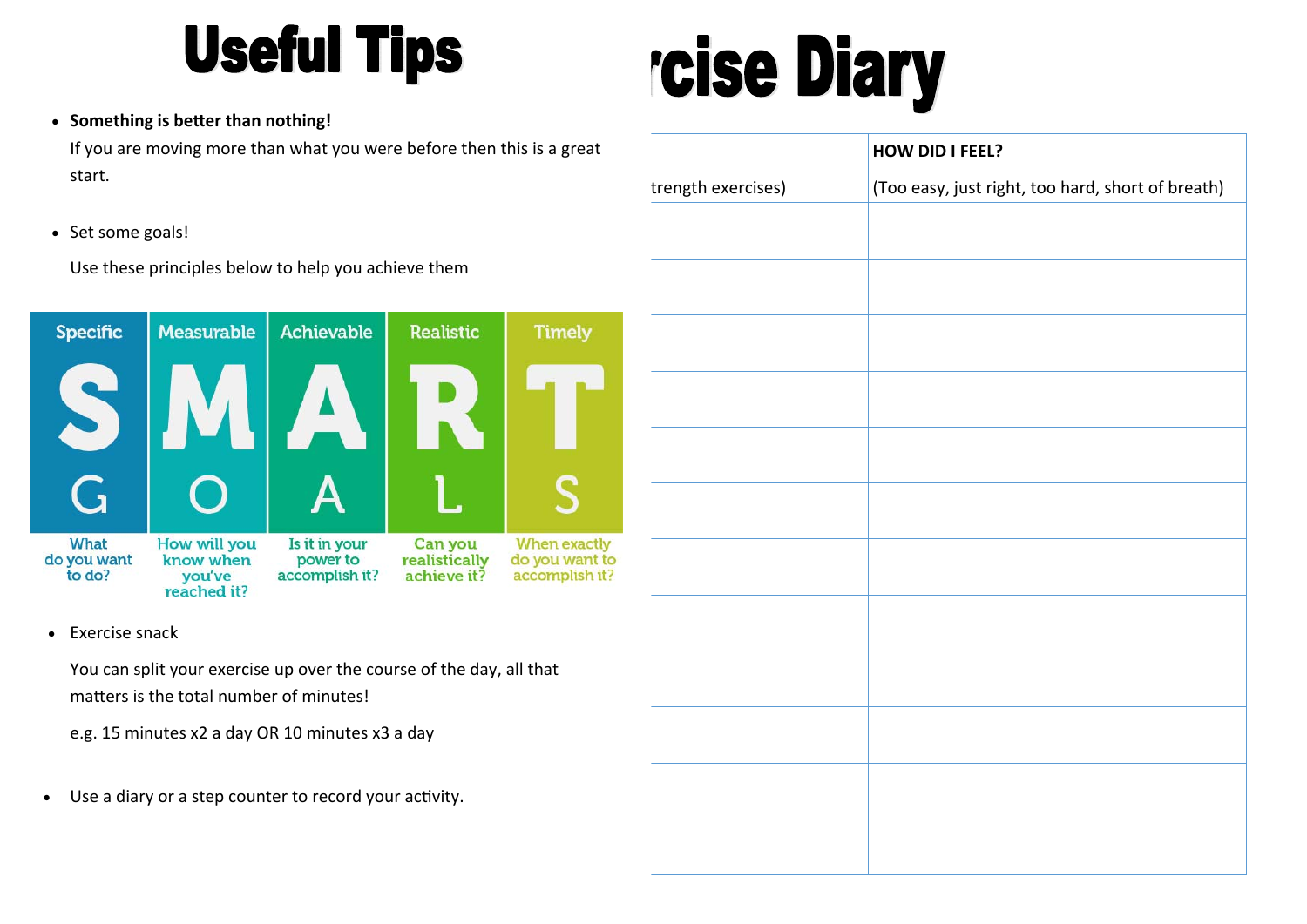# **Home Exer**

# **Home Exercises**

| <b>DATE</b> | <b>MINUTES</b> | <b>TYPE OF EXERCISE</b>   |  |
|-------------|----------------|---------------------------|--|
|             |                | (e.g. walk, bike, yoga, s |  |
|             |                |                           |  |
|             |                |                           |  |
|             |                |                           |  |
|             |                |                           |  |
|             |                |                           |  |
|             |                |                           |  |
|             |                |                           |  |
|             |                |                           |  |
|             |                |                           |  |
|             |                |                           |  |
|             |                |                           |  |
|             |                |                           |  |
|             |                |                           |  |
|             |                |                           |  |
|             |                |                           |  |
|             |                |                           |  |
|             |                |                           |  |
|             |                |                           |  |
|             |                |                           |  |

Here are some exercises to do at home. Pick 3-4 at a time. Select a different up of exercises each time to help work all areas of your body and to keep it resting.

to do  $10-15$  at a time and repeat during the day as able.

ke sure you exercise safely and within your limits.

### **Lying & Seated Exercises:**



### **Heel Slides**

Lie on your back with a plastic bag under your foot. Slide your heel along the bed towards your bottom. Lower back down and repeat on the other side.

### **Bridge**

Lie on your back, knees bent feet flat on bed. Lift your bottom off the bed, then lower your bottom back down.

### **Knee Extension—Seated**

Sit on a chair. Slowly straighten out your knee/kick your leg out in front of you. Slowly lower down and repeat on the other side.

### **Overhead press—Seated**

Sit on a chair. Put your arms out sideways with your elbows in line with your shoulders. Reach your arms straight up and over your head.

Hold some weights (e.g. a tin of beans) to make it harder.